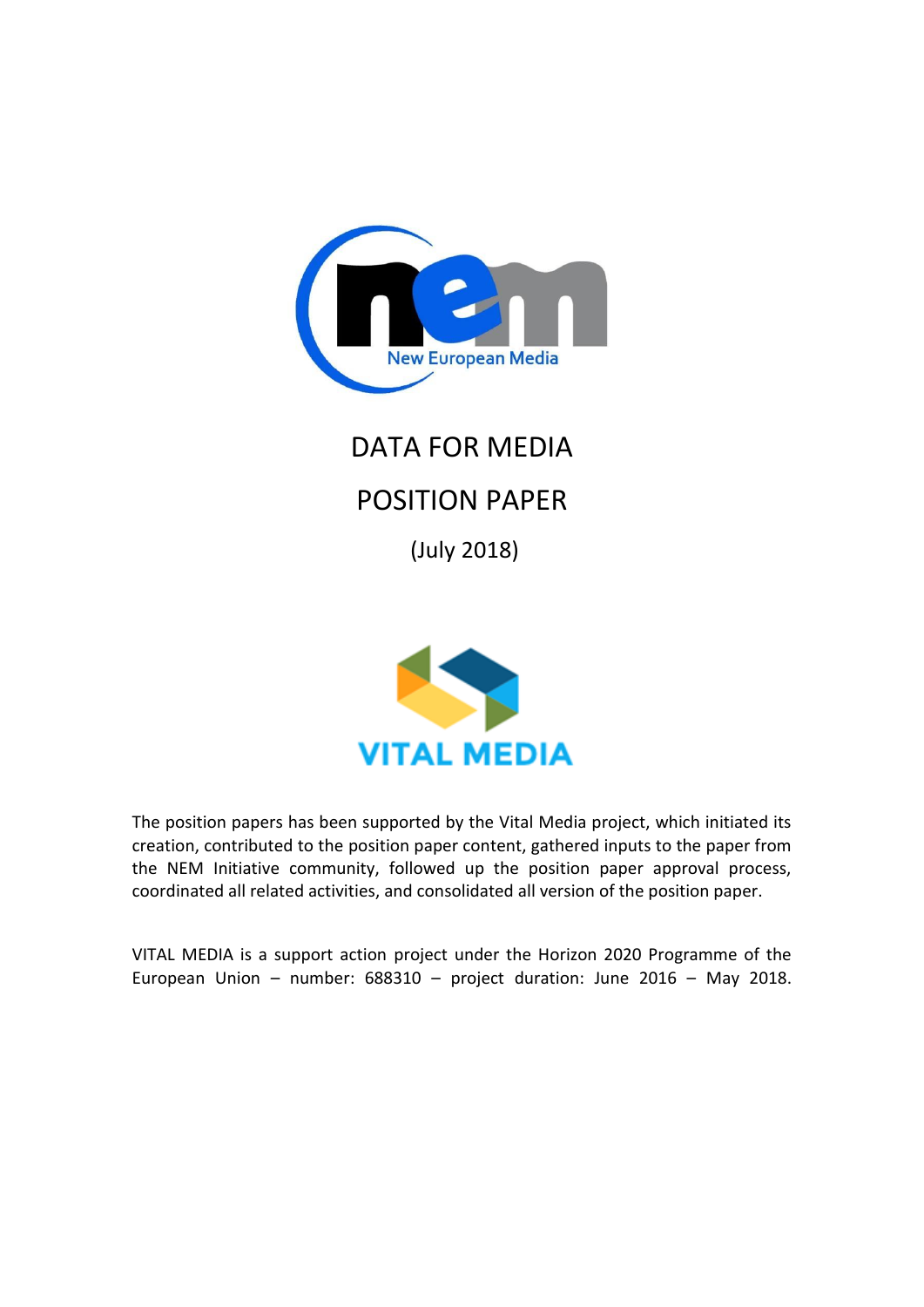

### **Abstract**

With the growth in data, content, and end-users, information will need to be metered and managed. 2020 will see the rise of predictive analytics, collaboration and workflows that impinge upon all aspects of media business.

Big Data can open up the lane to fast success to businesses in the entertainment and media industry. It can help negate the biggest risk factor in the industry – changing customer behaviour.

Big Data can help have a steady pulse on the shifting customer preferences. It helps reduce customer churn, creates alternate revenue channels and also boosts customer acquisition and retention through data intelligence.

In the end, it creates a new ecosystem where customer experience is put as the centrepiece.

The main challenges and risks regarding the unstoppable integration of big data within media workflows and business models are the main purpose of this position paper.

#### **Keywords**

Big Data, Media, Social, Monetization, user, personalization, data-driven content.

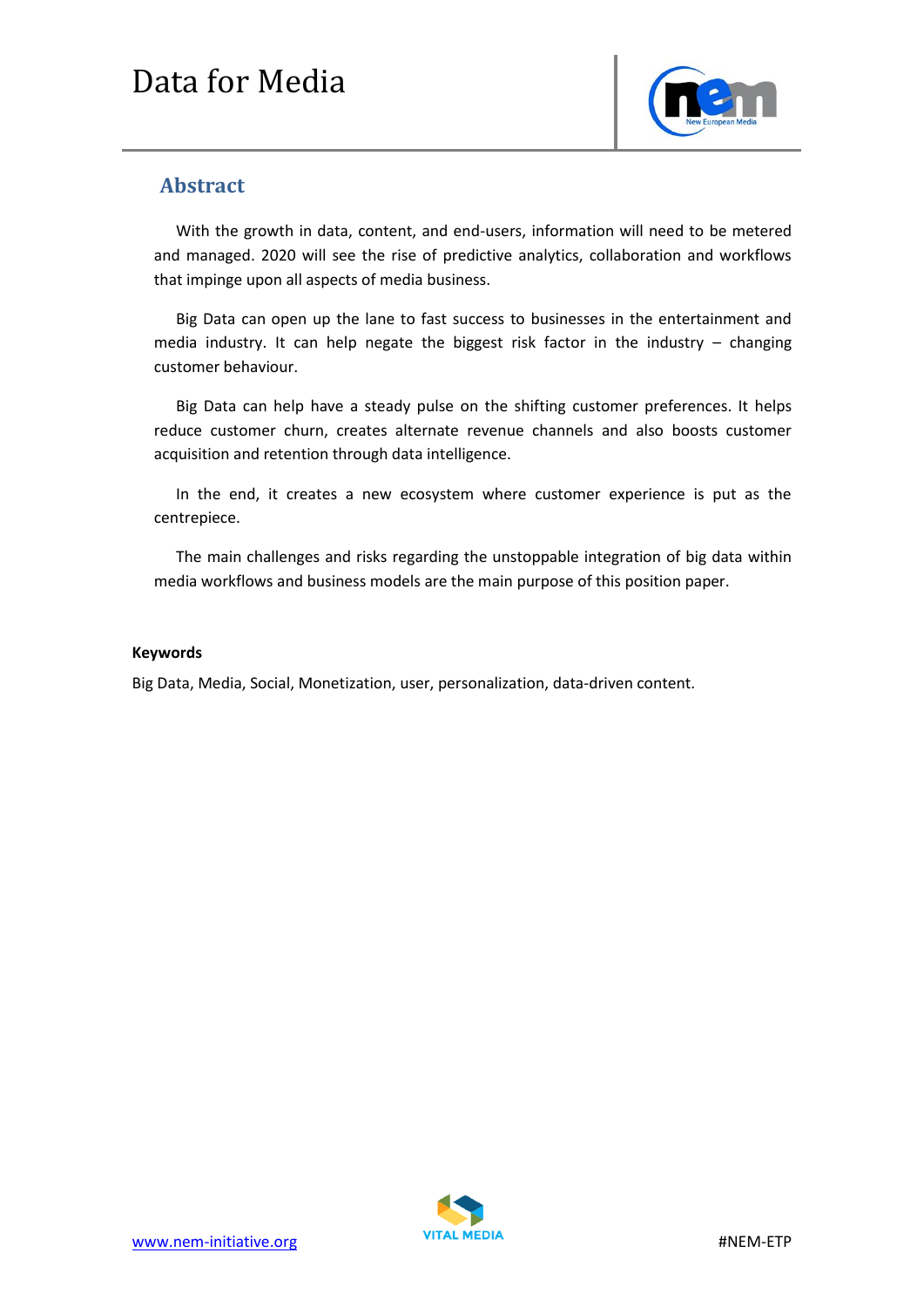

## **Table of Content**

- **1. Introduction**
- **2. Data-Driven Content**
- **3. (Improving) Users' knowledge**
- **4. Audience measurement**
- **5. Interest prediction and recommendation systems**
- **6. Monetization. Branding, marketing and advertising**
- **7. Data trustability**
- **8. Personalization**

**Annex. Social Media and artificial intelligence**

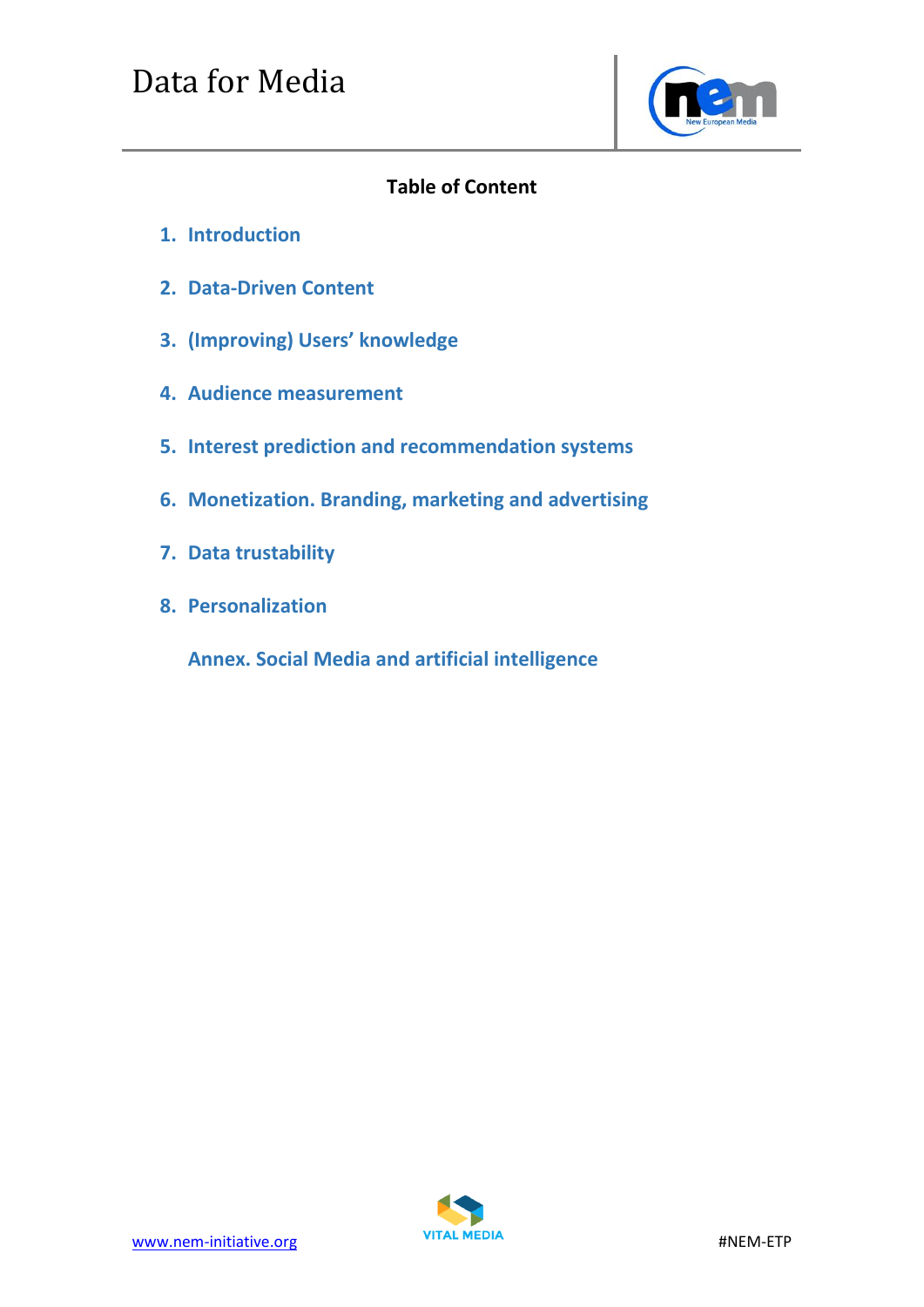

### **1. Introduction**

Data is fuelling many organizations across all industries. Insights from data help innovation and make smarter decisions based on facts. Being data-driven is about giving the business decision makers the power to explore data and make predictions.



The media sector is no stranger to this trend. This report considers how big data will enable the media, entertainment and information industries to create more value for businesses and audiences. Creativity, media, contents, advertising, marketing, branding and reputation are currently firmly supported by the analysis of data. And we need this data to understand how all these topics affect digital business.

Creativity is being redefined by the undeniable rise in Customer relationship management **(**CRM) and data-driven marketing. The better industries know their clients, the better they can react to their everyday more frequent behavioural changes. Big Data helps drive better consumer insight, but it is necessary to infuse creativity with Big Data focusing increasingly on mobile and other interconnected devices (as a brand's ability to connect with a consumer will primarily exist through mobile connections). The new paradigm means one is now able to go from "people" to "person". Such as when, based on consumers' personal preferences, brands provide contextual content that seamlessly transitions into serving a location-specific value, that fulfil the forecasted preferences of the targeted user.

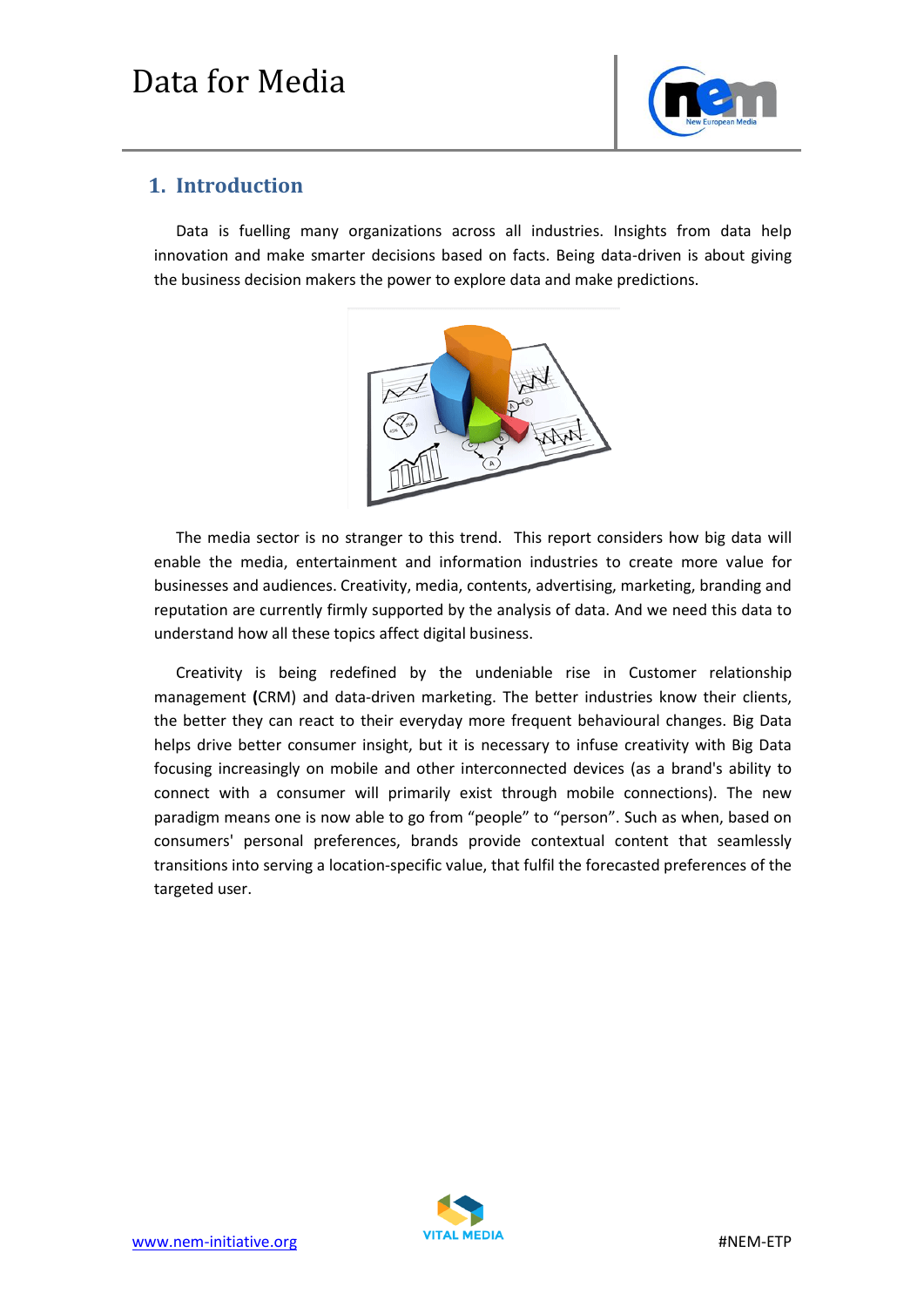

## **2. Data-Driven Content**

Data-driven brings together all business environments in which data has become the key to success, becoming a competitive advantage. A data-driven business is defined by data as a basic requirement acting as a value-generator, and where data are leveraged to create real value as the ultimate goal. [COWAN]

Fully exploiting data and analytics requires managing multiple sources of data, and gathering all these data in analytics models that may be able to forecast and optimize outcomes.



The rise of IoT enabling data acquisition through smartphones, wearables and social media has provided a wealth of potential new data to be exploited. [LAWSON]. This is continuously fed by users' constant connectivity to the online world, so data and users have a very high spatio-temporal correlation. This yields better decisions and serves as a great opportunity for marketers to create profiles with what a modern consumer wants and to develop a content marketing strategy. This can only happen through a framework that takes into consideration the audience's habits, preferences, and needs.

Data is mainly where user is, so for some time now social platforms have raised as main contributors of the media mix, alongside traditional TV, print and out-of home advertising. As Forbes states, social media is the heartbeat of marketing to millennials, but it's not as simple as a static digital presence. This leads to a clearly need of improving data acquisition, focusing on experiences and interactivity, as viewing patterns are shifting while advertising media channels are becoming ever more fragmented.

At this point, content marketing can't be successful without data and a data-driven content marketing strategy is imperative. The role of advertising now, more than ever, is to

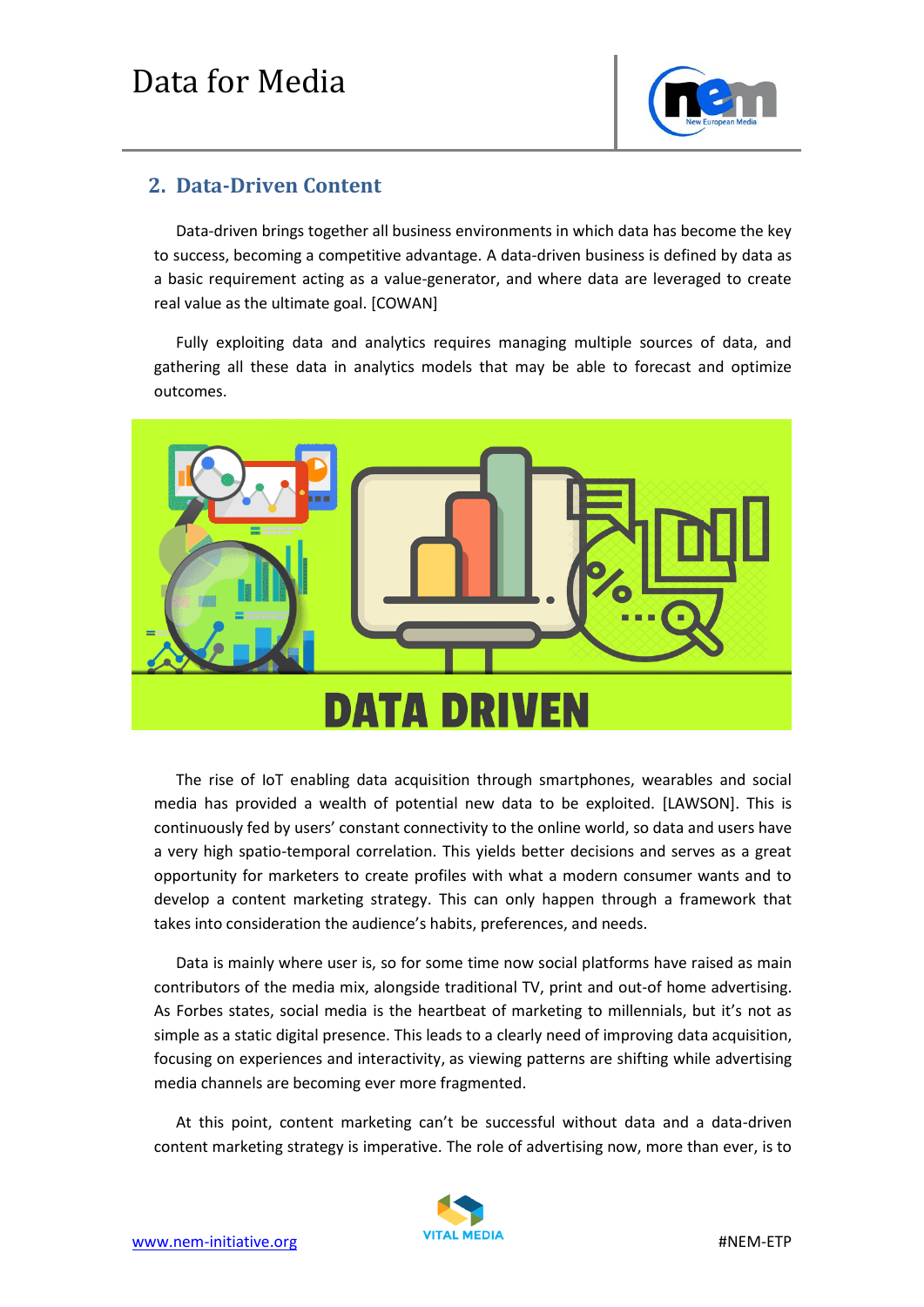

create a relevant connection between a brand (or a concept) and what people really care about.

Data-driven content should be based on meaningful information as the customers' reaction to the existing content, the preferred types of content, consumption habits, and additional communication involved.

Nowadays, it is easy to identify brands building their own brand platforms, attracting their consumers to gather around a shared point of interest. Video is becoming increasingly important and powerful because of the ways it can be integrated into social platforms. From them, an analysis of the available data can help tailoring content to the target audience. [AMA]

Data-driven businesses are built upon both human capital (skills and expertise) and technical capital (technology, systems and infrastructure).

## **3. (Improving) Users' knowledge**

As stated in the report of World Economic Forum "*Digital transformation of the media industry has been driven by changing consumer behaviour and expectations, especially among younger generations who demand instant access to content, anytime, anywhere*". [WEF] Coupled with these changes in consumer habits, impressive technological advances in recent years have enabled media organizations to begin offering the digital services that users are demanding. Big Data has been one of the key technologies to achieve this.



Acquisition and modelling user information

Data acquisition is the input to Big Data world. It is important to investigate new and flexible procedures to acquire as much information as possible from the users without

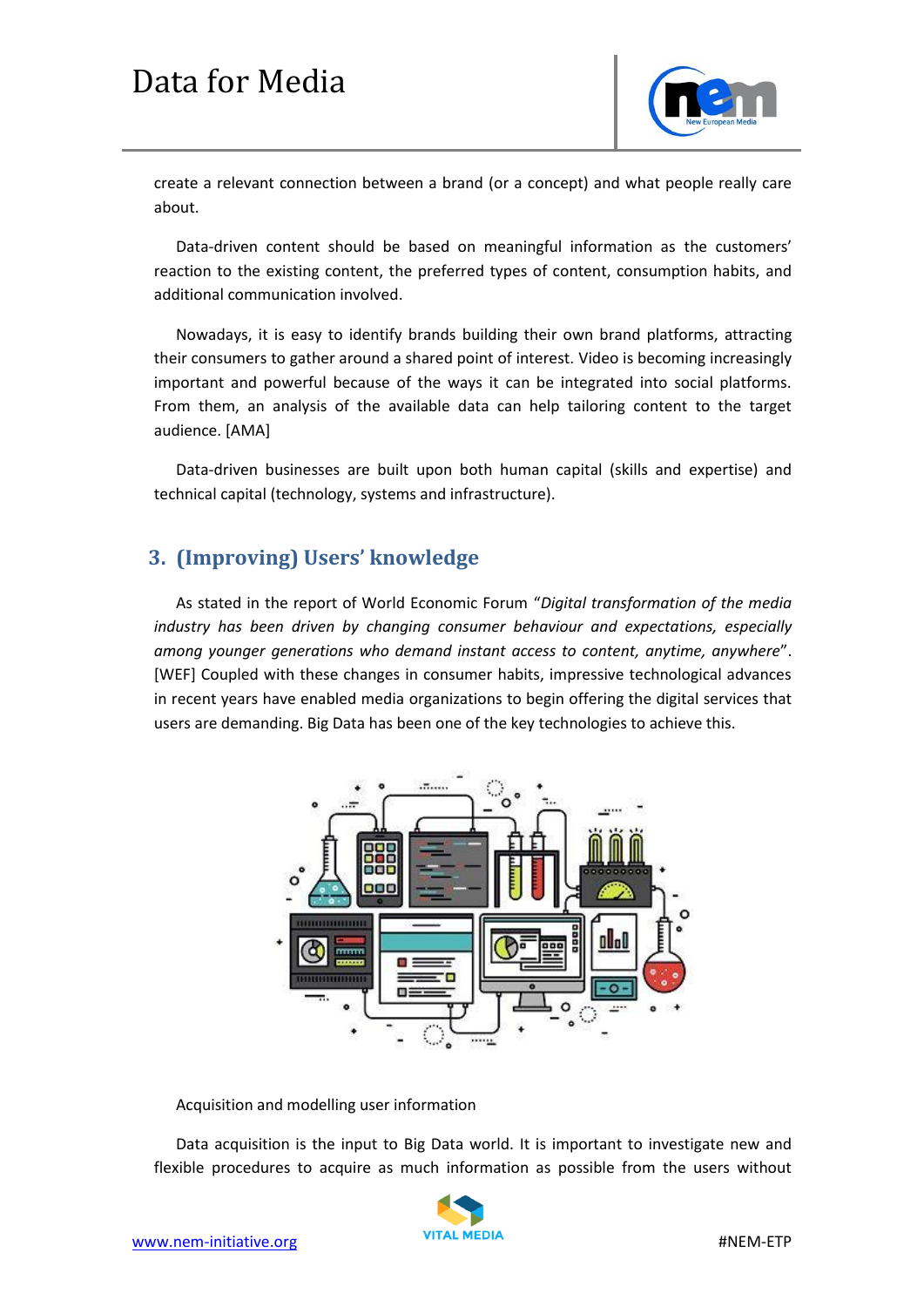

being invasive and in the most transparent way possible. For this, it is necessary to take into account the type of platform in which the interaction with the user is developed, and that serves as the access point to the user's information.

The proliferation of mobile devices and their integration over content distribution platforms and social media applications has paved the way for accessing and capturing different types of content and user related information, allowing challenge to characterize the preferences of users from their audiovisual consumption, including valuation (by means of explicit opinions), actions executed on the item and implicit comments expressed in various media. Thus, it is required the modelling of heterogeneous information by the user.

It can be seen that social media enriches the information provided by means of the exploitation of the concept of communities and other types of relationship between different users and their strength.

Therefore, the main future challenge is to profile each user by integrating explicit and implicit information: the explicit information being that which the user supplies directly to the system, and the implicit information that the system infers from the habitual behaviour of the user, such as the consumption of content, activity or comments in a social network, etc. [NHP]

#### Redefining user experience model

Marketing departments are moving from classic advertising and non-interactive communication toward becoming a natural part of the sales cycle and an extension of customer service with the main objective of achieving more effective customer engagement. Marketers, using integrated tools, can engage with customers online, track the buyer's journey, measure sentiment and loyalty, and match behaviour with outreach tailored to meet their audience's needs and interests. But for customers already bombarded with information, a great customer experience is becoming baseline.

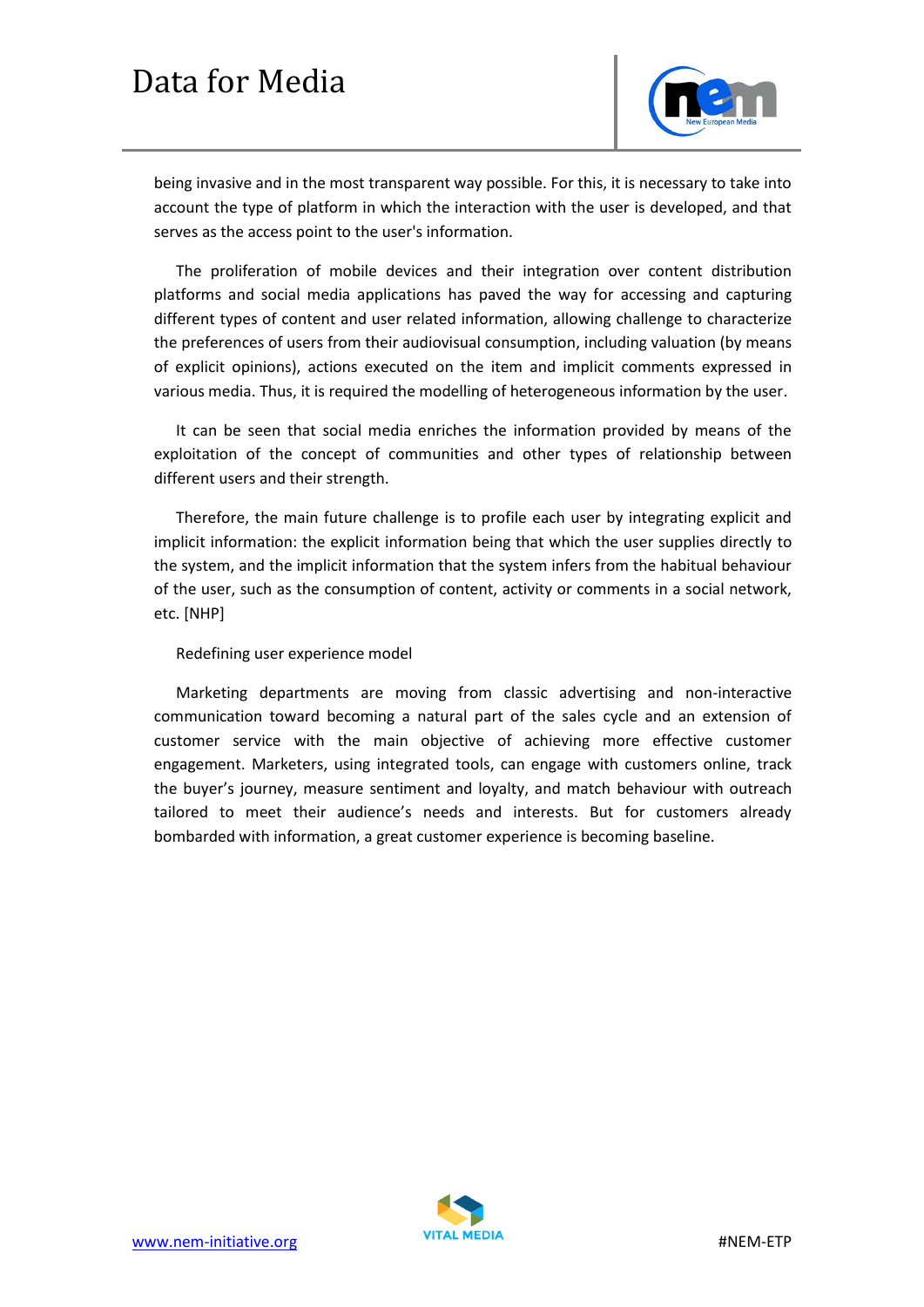

### **4. Audience measurement**

The media and entertainment industry has been searching for a reliable way to measure and engage audiences. This need has become a priority as media consumption is characterized by a combination of audience fragmentation and audience duplication, evolving from few large audiences gathered around a few media outputs.

This situation has placed consumers in as position of power leading the beneficiaries of the media and entertainment transformation produced by online video, media consumption across devices, and the raise of social communities and gaming.



This disruption has affected primarily to advertising that has been largely migrating to digital platforms as close to the final users as possible. Audience research is obviously essential for advertising; It facilitates the decision making. However available data, user profiles and communication models still determine the models applied. Anyway, Big Data technologies are providing the mechanism for deploying new models of audience measurement and user behaviour understanding. Big Data is is marking the path of transformation.

Data are now more comprehensive, available in real time, and cheaper to acquire, enabling accurate and fine-grained digital media audience measurement and content ratings; audience analytics can help capturing audience response from multiple sources so the right content to the right person at the right time can be delivered [IBM]. These changes in audience measurement tools represent a new era in the relationship between consumers and producers creating a customized viewing experience that tailors on-demand content and advertising for audiences.

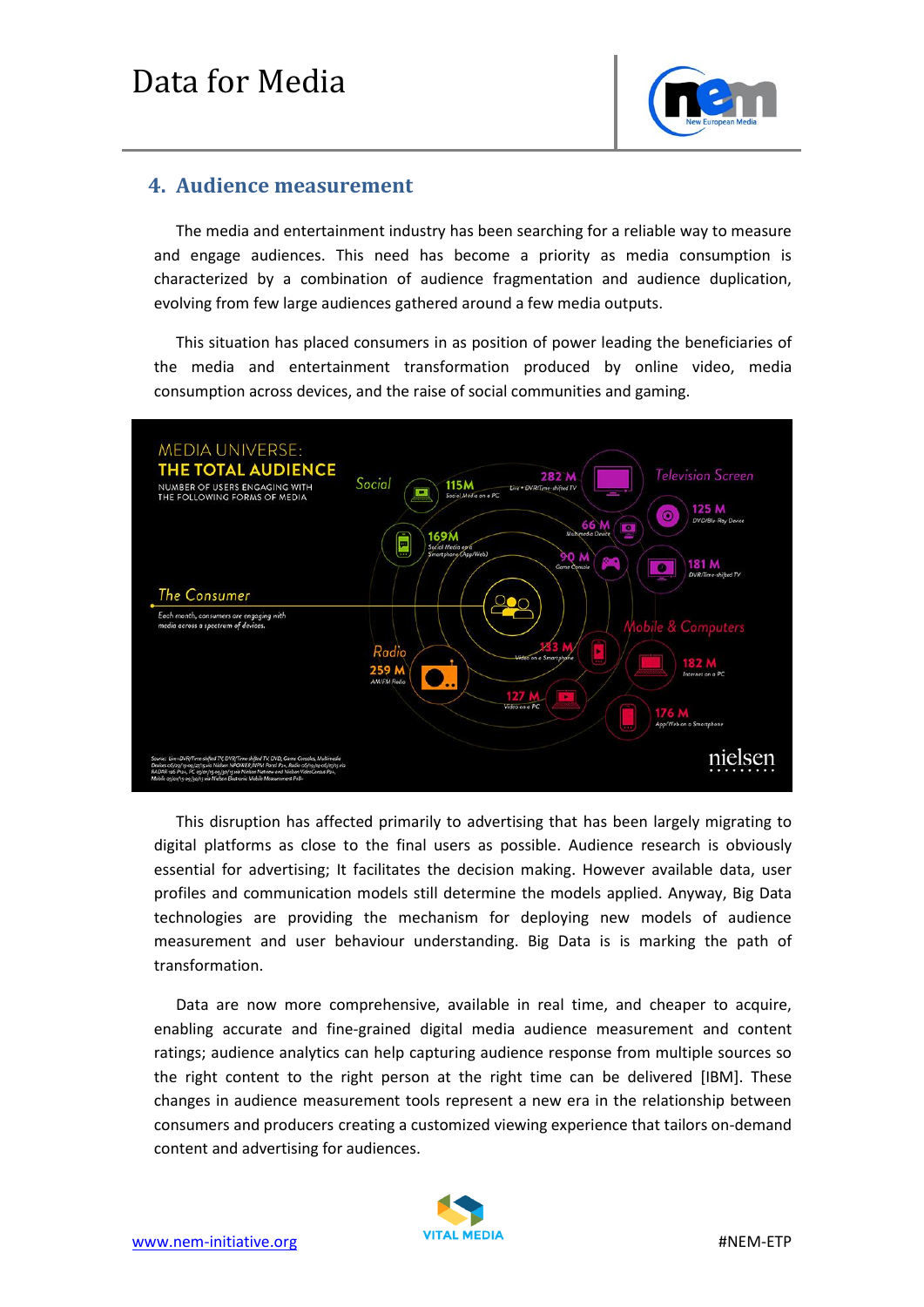

### **5. Interest prediction and recommendation systems**

A recommendation is based on the combination of knowledge that is available from the content, product and/or service to be recommended, and the user to whom it is recommended. It can be described as a system that produces individualized recommendations as output or has the effect of guiding the user in a personalized way. Therefore, the success of a recommendation will depend both on gathering the appropriate information and managing it in a way that provides the best possible knowledge of each person's individualized preferences [NHP]. Recommendation is built upon the most appropriate algorithms and metrics to generate predictions extrapolating, as precisely as possible, the previous knowledge of user preferences to items whose nature has been previously characterized.

The recommender design aims to replicate the psychology of human information processing, reasoning, and decision making, by means of personal and community data, content characteristics, aesthetics and other contextual information.



One common thread in recommender systems research is the need to combine recommendation techniques to achieve peak performance [BURK]. However, the continuous increase of data generated provides recommendation systems a good opportunity to analyse information to learn more about the customer, and here is where the ability to integrate, synchronize, manage and valuate this data through Big Data tools becomes essential. Netflix, Warner Bros, the music industry and Bollywood are successful cases of application of these techniques. Even users are to some extent willing to provide further information in return for a better quality of recommendations.

Next generation of recommendation systems aim to create more personalized recommendations, specifically, how psychological constructs such as personality and

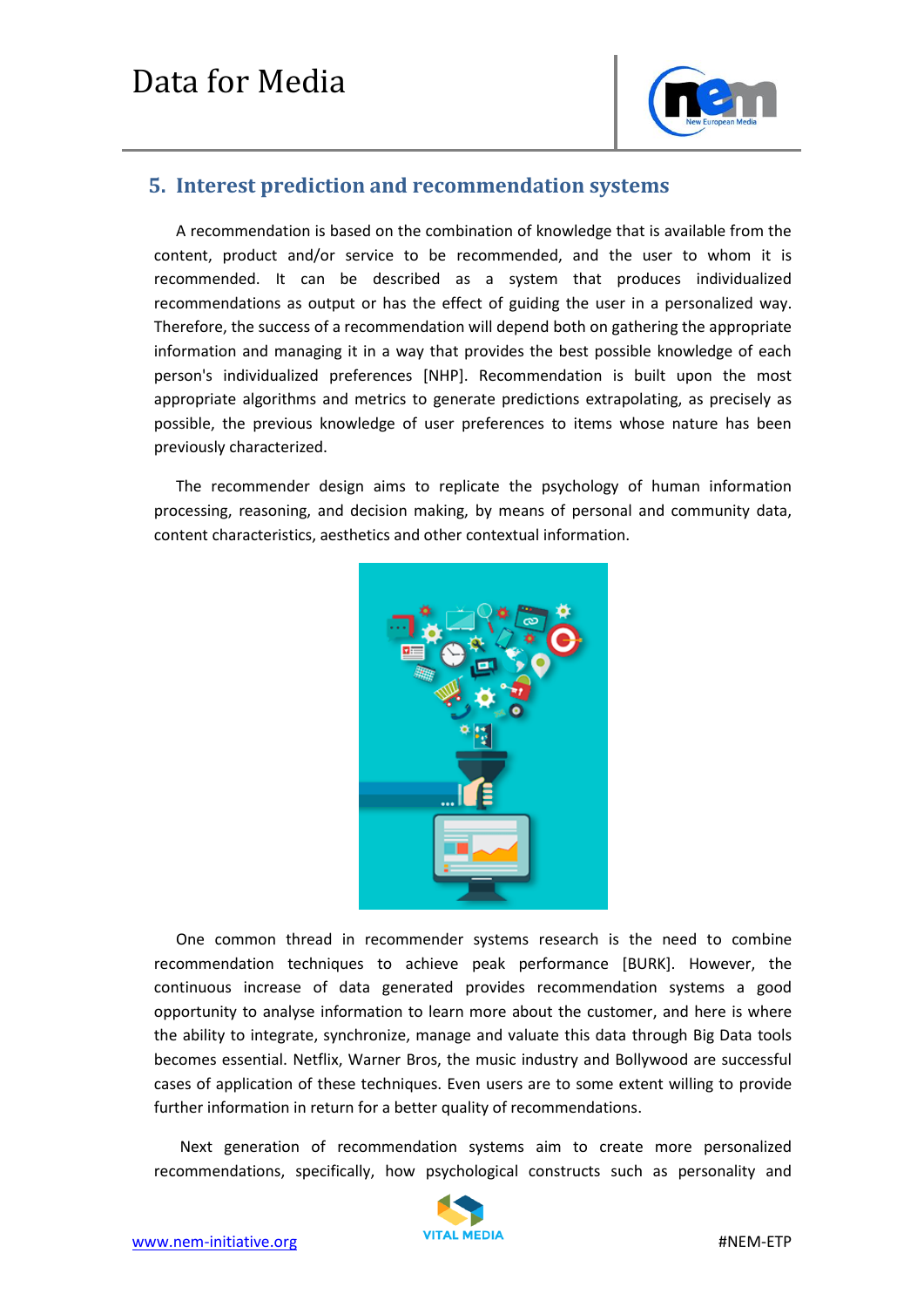

emotion could be integrated to improve the outcomes. This leads to the need of multifaceted user models that describe contextual and situational preferences. [SCHED]

## **6. Monetization. Branding, marketing and advertising**

Big Data, including market and customer insight and predictive analytics, has become common tools for taking decision on a market level. Brands' focus is shifting from merely analysing the data to interpret them in terms of return on investment based on patterns, online consumer actions and acquiring behaviour of end users. Thus, relevance across consumers will play a key role.

Content marketing will take a powerful and serious turn from content that is general to relevant to completely personalized. Brands will truly understand the power of content from it being perceived as a factor to improve search engine optimization or SEO score towards generating true value across end readers. Content marketing will play a crucial role in creating a Knowledge Resource Center for organizations, institutions and individuals with a clear idea of adding real value and building brand ambassadors online for long term loyalty in the form of trust.

This aim should be supported through three main cases [PRIYA]:

- Increasing acquisition and retention. To develop promotional and product strategies to attract and retain customers.
- Ad targeting. To increase digital conversion rates by exploiting microsegmentation of customers.
- Content monetisation and new product development. To incentivise consumer behaviour and measure the real value of content.

Finally, at infrastructure level, new storage and computing resources will be required more by corporations that have terabytes, Petabytes<sup>1</sup> and Exabytes of information with them. Improved management systems, including enhanced structured information and the addition of capabilities through deep and machine learning.

 $^1$  A petabyte (PB) is 1015 bytes of data, 1,000 terabytes (TB) or 1,000,000 gigabytes (GB).



**.**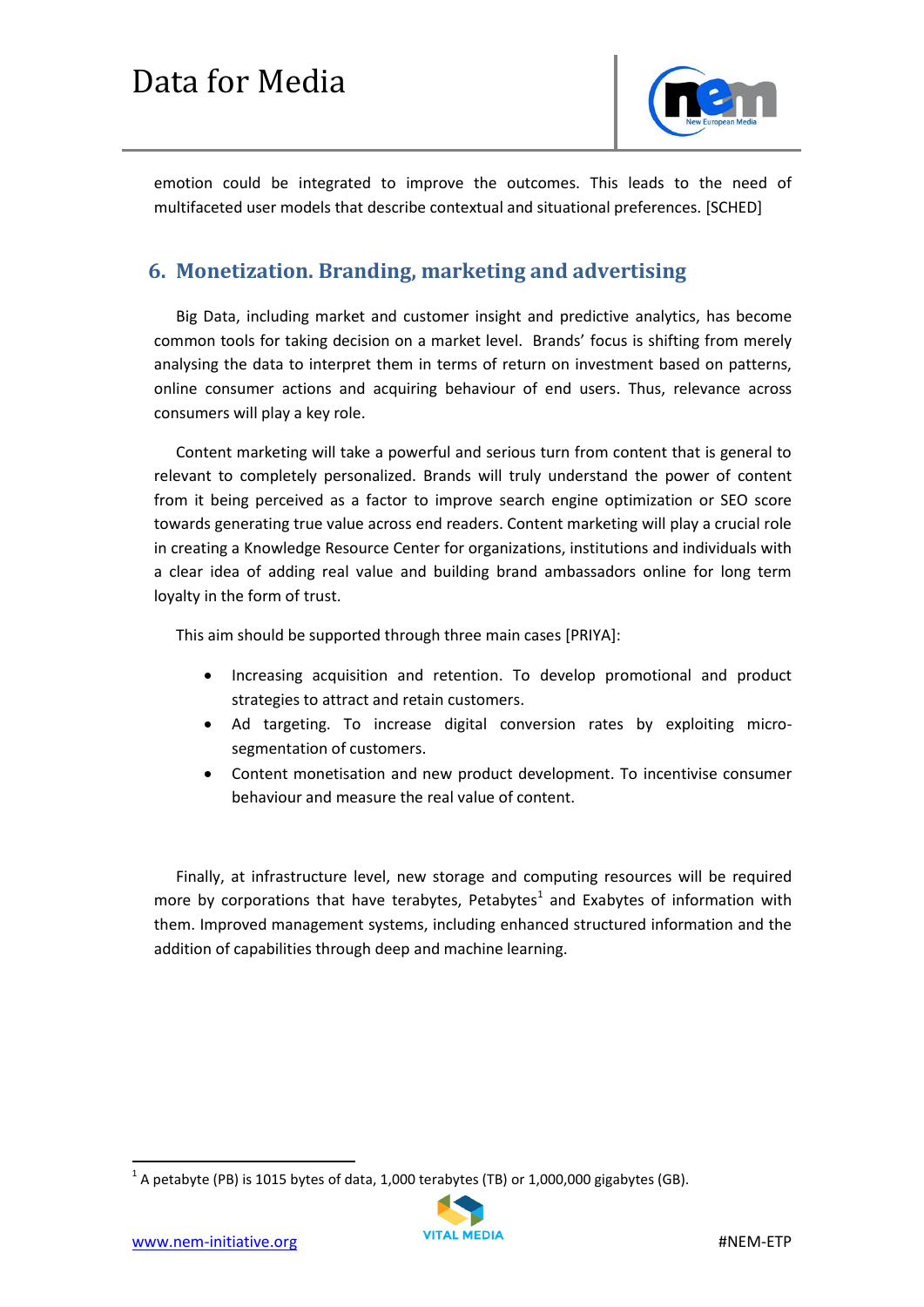

### **7. Data trustability**

The proliferation of IT has been accompanied with an increase in information security risks. Data circulating through different interconnected networks and going in and going out from devices sum up large amounts of information whose confidentiality, authenticity and integrity can be exposed. Nowadays, it is not usual users are really concern of these risks, while their data escape from their control, endangering information, privacy and, in some cases, the physical integrity and patrimony.



There are still some basic problems to solve: security in passwords, encryption or access permissions, and mobile device applications that do not encrypt communications.

Data is key for the new business and organizational models, and personal data has a higher commercial value which makes it attractive to subtract. Thus, one of the most important challenges facing the new technological scenarios is the protection of users' privacy and personal data.

As aforementioned, users are prone to share information to feed systems that improve their quality of experience and in exchange for free services, but the procedures of interaction and the data management are far to be completely safe. As far as this becomes a real concern, people start to refuse to participate in such kind of exchanges. Therefore, it is necessary to reiterate the need to respect the rights of people over their personal sphere in the digital environment [8].

A reliable Big Data can't be deployed until all the actors involved in the operation provide users with all the necessary information about the management of their data. So that the real integration of the user as a data provider can be solid and sustainable over time. Thus, it is absolutely necessary that users should be aware of the level of privacy they get in accessing a given service.

The challenge is how to improve user/consumers awareness and participation in process of management and exploitation of personal data in service provisioning. And in terms of security, Big Data analytics are gaining momentum to be their own data custodians.

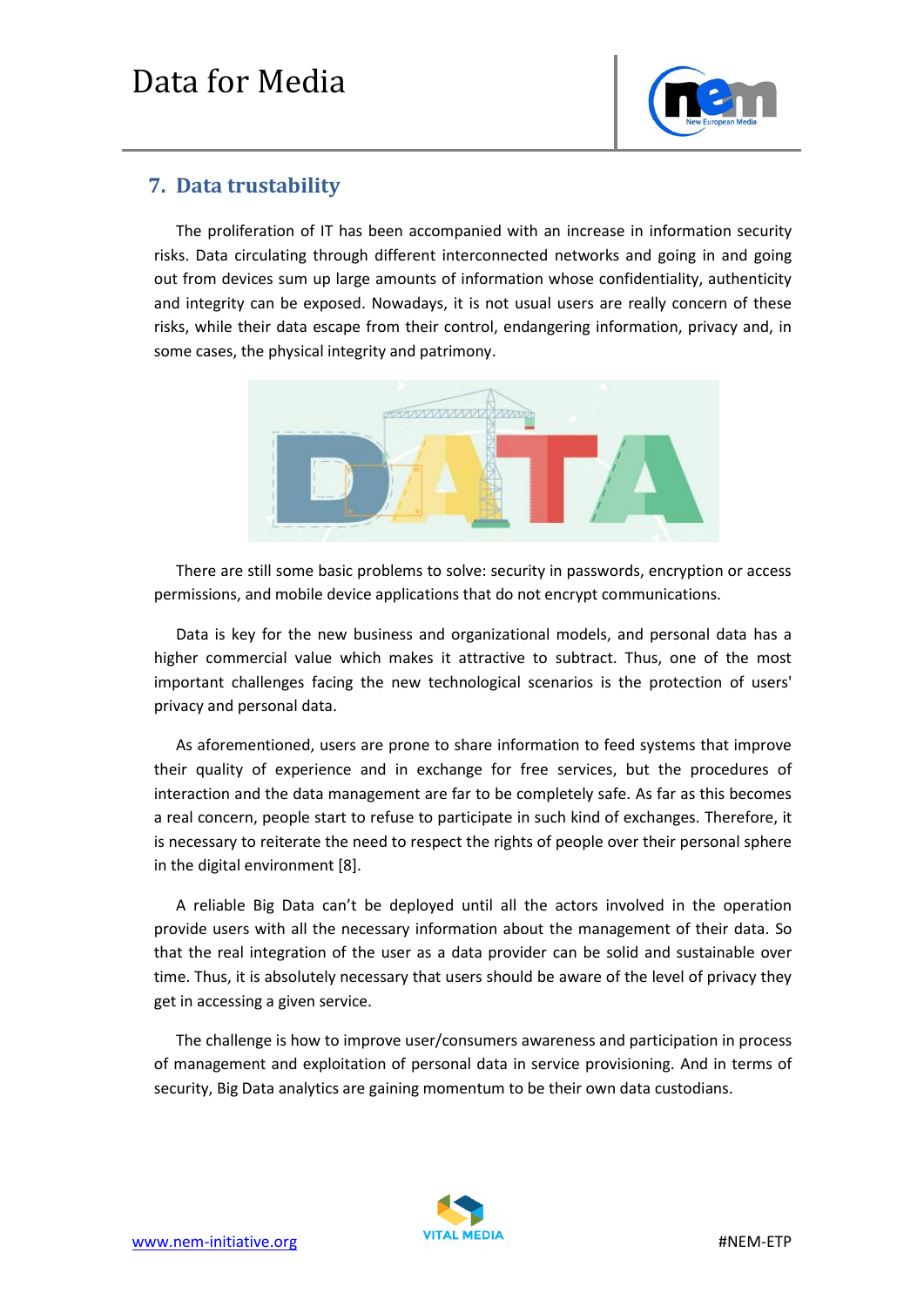

### **8. Personalization**

The global trend towards the extreme differentiation of offerings in products and services from the recommendation of content to the integration of the final consumer in the design processes (users are more than active part of the process of creating demand or defining the final service offering) has been progressively built from the increasing capabilities big data technologies are offering. Personalization through very precise targeting is expected to ensure not only the best potential impact but in parallel higher added value of products and services.

Big Data seems to be a killer application for applying a next step personalization within the entertainment and sports industry. Main strength of media sector is its proven better access to consumer data. Just by consuming content, users give insights on multiple very valuable information such as successful formats, consumption patterns and even recommendations for improvements.

Big data analytics can help media enterprises making decision that may guarantee user satisfaction: content more likely to be consumed, scheduling, and indeed, the way to offer well-targeted personalised entertainment from the wealth of options.

Moreover, it will help to gather user behavioural information across devices and media types. All of this multi-factored information, when properly assumed, can provide the competitive advantage their offer [PRIYA].

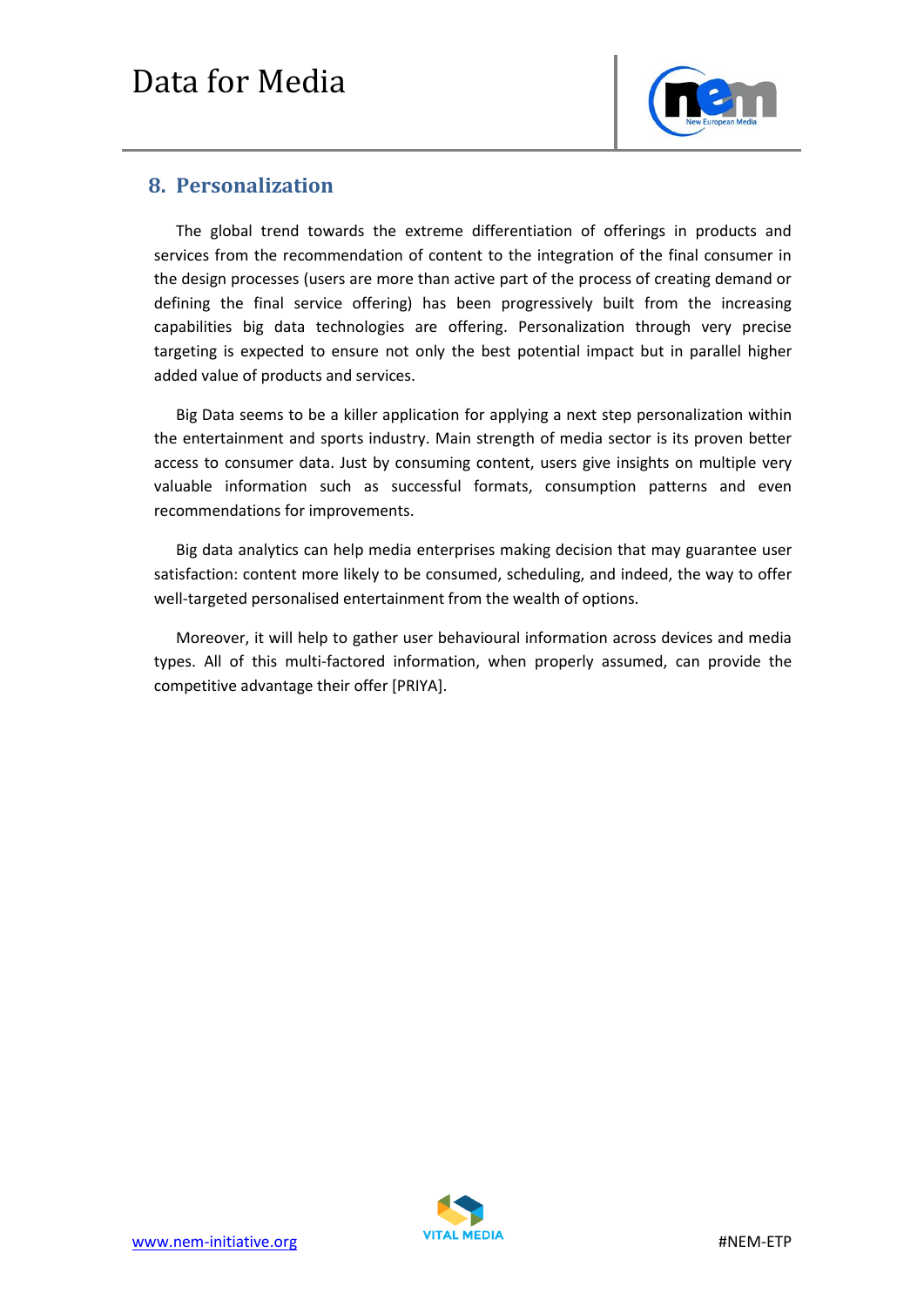

### **References**

[AMA] American Marketing Association. 12 Industry Leaders' Insights on Advertising in 2016. Available at: https://www.ama.org/publications/MarketingNews/Pages/advertisingpredictions-experts-2016.aspx

[BURK] Burke, R. "Hybrid web recommender systems". Springer Berlin Heidelberg, Berlin, pp 377–408. [https://doi.org/10.1007/978-3-540-72079-9\\_12](https://doi.org/10.1007/978-3-540-72079-9_12)

[COWAN] Cowan, L. "The five pillars of data-driven strategy". Available at: <https://www.quirks.com/articles/the-five-pillars-of-data-driven-strategy>

[IBM] IBM Media and Entertainment analytics. Available at: https://www.ibm.com/analytics/sg/en/industry/audience-analysis-media-and-entertainment/

[LAWSON] Lawson, S. "5 tips to create a data-driven content marketing strategy". Available at:

[NHP] NEM position paper on Hyper-personalization.

[PRIYA] Singh, P. "How Big Data Analytics Is Changing The Media And Entertainment Landscape" http://sumo.ly/XIRK via @analyticsindiam

[SCHED] Schedl, Markus et al. "Current challenges and visions in music recommender systems research", International Journal of Multimedia Information Retrieval, 2018, volume 7, number 2, pages 95-116.

[STEERS] Steers, R. "How to Develop a Data-Driven Business Strategy" Available at: https://blog.hellostepchange.com/blog/business-strategy-data-driven

[WEF] World Economic Forum. Report "Four digital trends reshaping the media industry". Available at: http://reports.weforum.org/digital-transformation/digital-trends-in-the-mediaindustry/